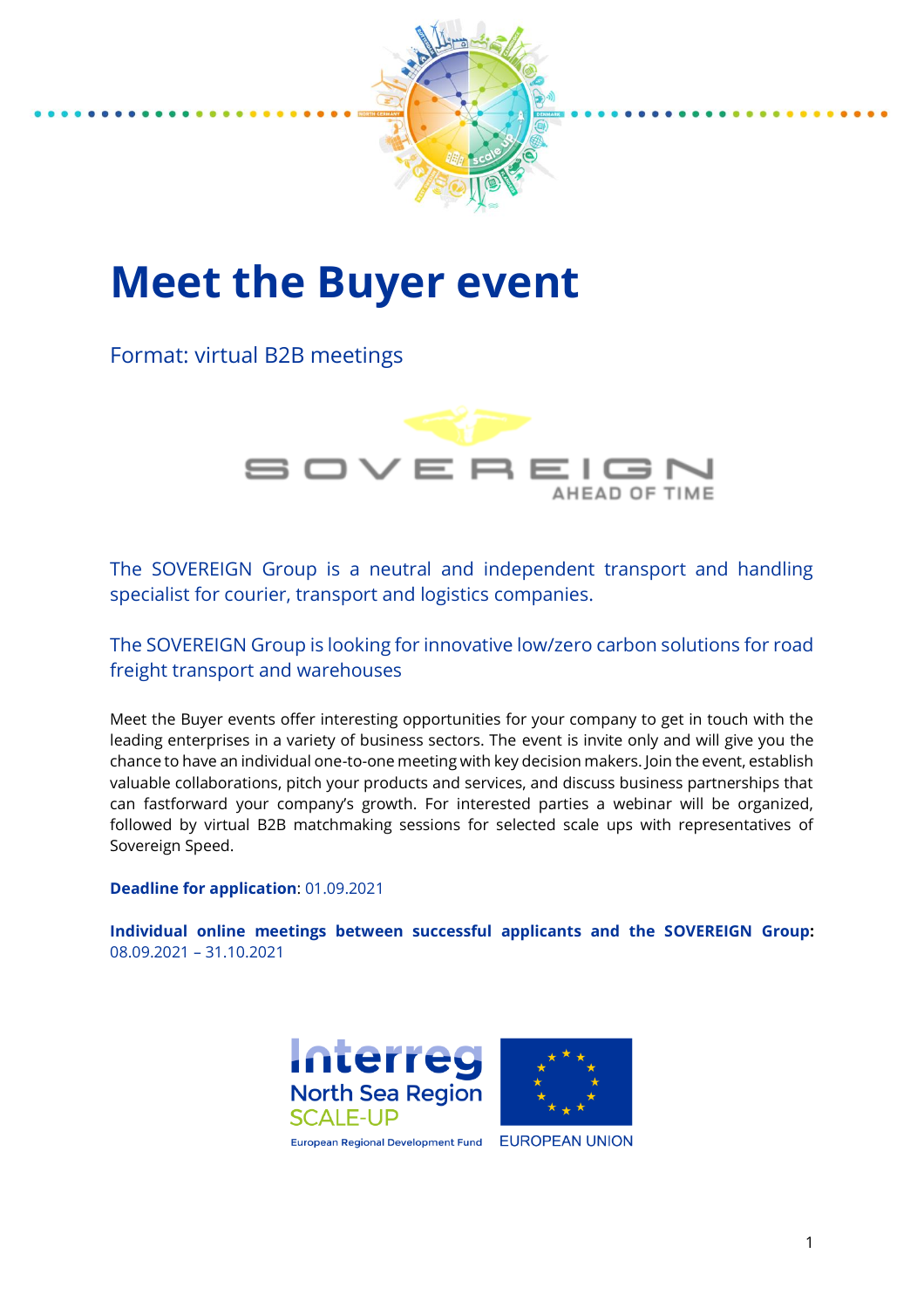

# **Buyer profile**

## **What is their business?**

With over 750 employees from 35 nationalities in 17 countries, the neutral logistics company handles more than 1 million shipments per year and uses 350 own vehicle units as well as around 50.000 sqm warehouse space to offer a variety of logistics services to its customers all over Europe. As an "airline on the road", SOVEREIGN serves over 100 overnight connections across Europe via its own (less-than-truck load) network. Subsidiaries include Sovereign Aircargo (Airfreight handling), Sovereign Direct (Full-Truckloads), Sovereign Courier (E-Commerce), Activ Cars (Contract logistics) and Business Wings (Airline).

#### **What are they looking for?**

The topic of sustainability and decarbonization is also becoming more and more important for the logistics sector and the SOVEREIGN Group has set itself the goal of working increasingly on solutions as a company with its own fleet and buildings in the future. The long-term goal of emission-free logistics is to be achieved in three steps: 1. Fuel & emission measurement 2. Emission reductions 3. Emission avoidance.

According to the current state of knowledge, alternative engine technologies for many of Sovereign's transport services are mostly still in development and low-emission or zero-emission fuels are not yet widely available. Sovereigns transport services are versatile: local transport, longdistance transport (national / international), contract logistics, FTL, LTL, air freight. In addition, the fleet includes every vehicle class, from vans to 40t trucks. On the one hand, this is a challenge for the future, but also an opportunity, as a wide variety of solutions can be used depending on the application.

The company is therefore looking for innovative low/zero emission solutions for all vehicle types and transport service categories. These can be alternative engine or fuel technologies, as well as technical solutions for the existing fleet.

Moreover, the company is interested in clean energy and energy-efficient solutions for warehouse and handling locations.

Lastly, the company has started to invest into offsetting initiatives and is open to new, innovative offsetting projects and concepts.

#### **What can Sovereign Speed offer your company?**

The SOVEREIGN Group is ready to take the next steps towards more sustainable logistics and is looking for solution providers it can actively collaborate with. It has dedicated internal resources and funding for this topic.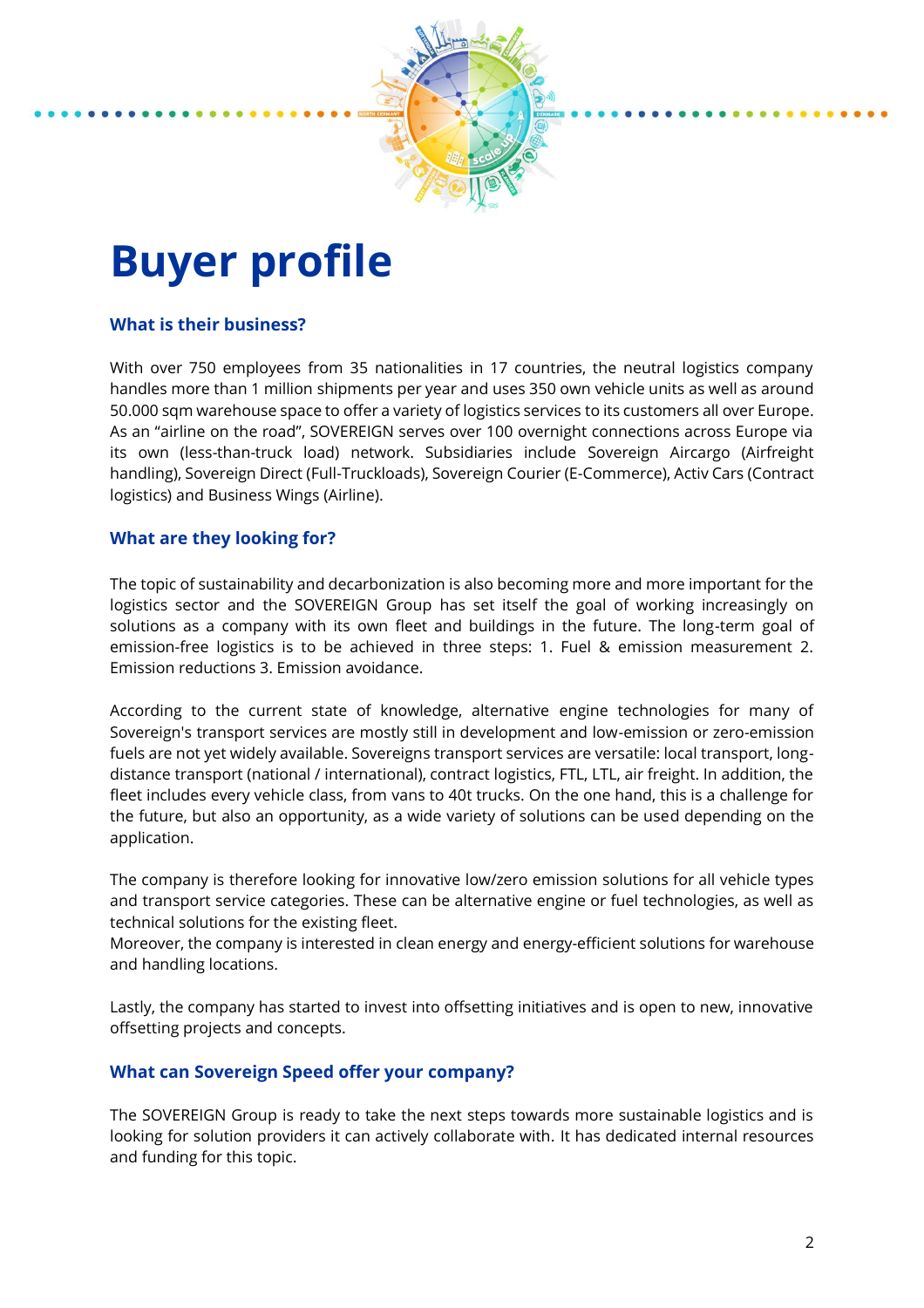

Headquartered in Hamburg, Germany but with offices all over Europe as well as a variety of different transport service offerings, the SOVEREIGN Group offers start-ups the chance to implement their solutions in different business environments and real-life use-cases. The SOVEREIGN Group also sponsors the HAUS61, a start-up accelerator in Frankfurt, Germany. Through this involvement, future collaborations with the start-ups are also possible.

### **How can you apply?**

If you are interested in this opportunity, please contact **Martina Christiansen** by sending an email to **m.christiansen@ee-sh.de** and briefly indicate the interest of your company in the Buyer's case.

You should include:

- o a summary of why your product/solution or service meets the buyers' needs
- o a link to your website
- o your contact details

You can also contact your regional SCALE-UP partner.